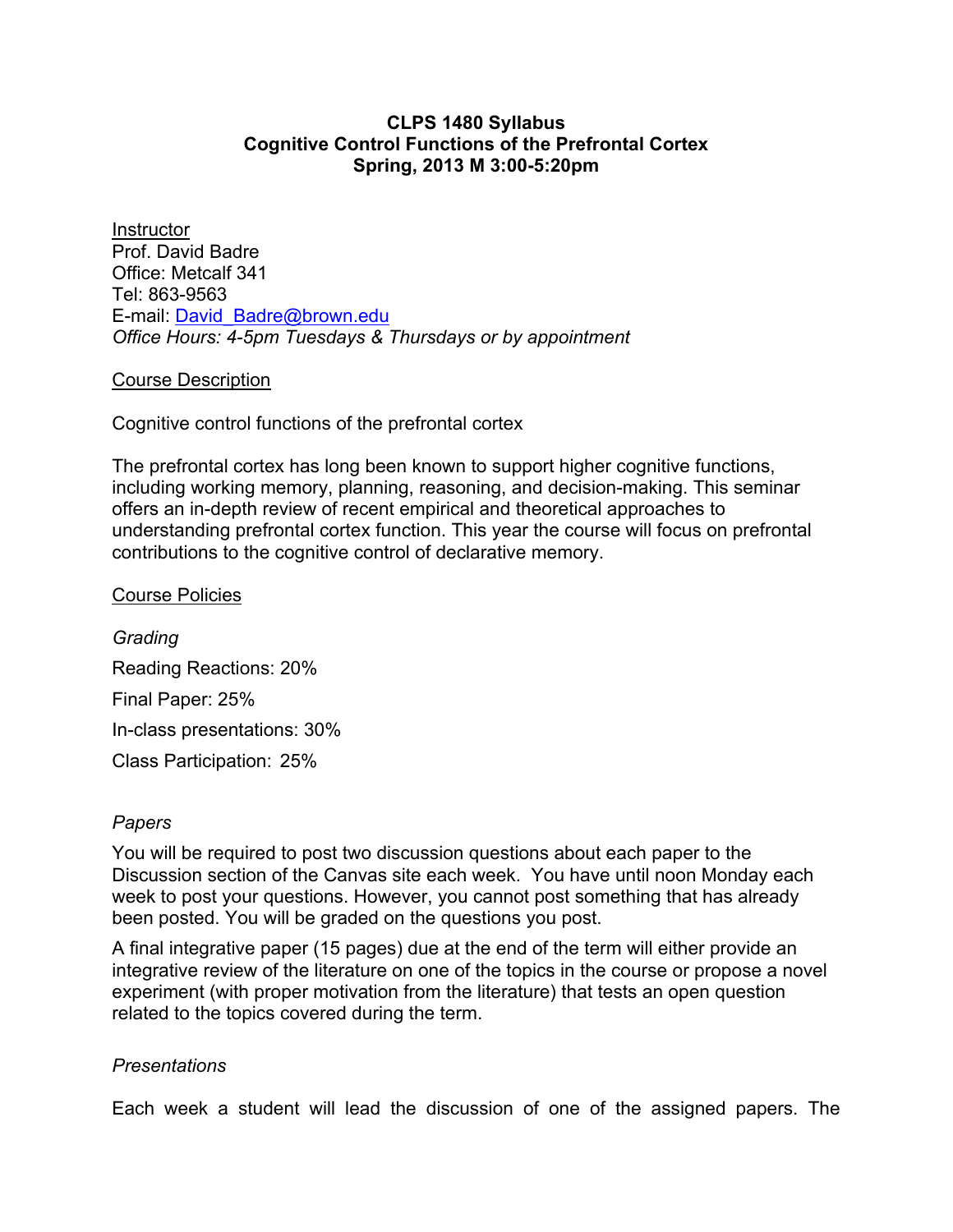student should be prepared to not only summarize the paper, including what was done and what the conclusions were, but also to raise points of discussion to bring in other students in the class. Discussion leaders should also read students' reading reactions in preparation.

# *Class Participation*

All students are required to read the papers each week, even if they are not presenting, and contribute actively to the class discussion. The reaction papers will be a good chance to write down some potential topics for discussion to raise with the group. Your preparation, participation, and cooperation as a group is essential for this format to work. Note that participation involves both your willingness to generate comments/questions *and* your ability to listen to what others have to say.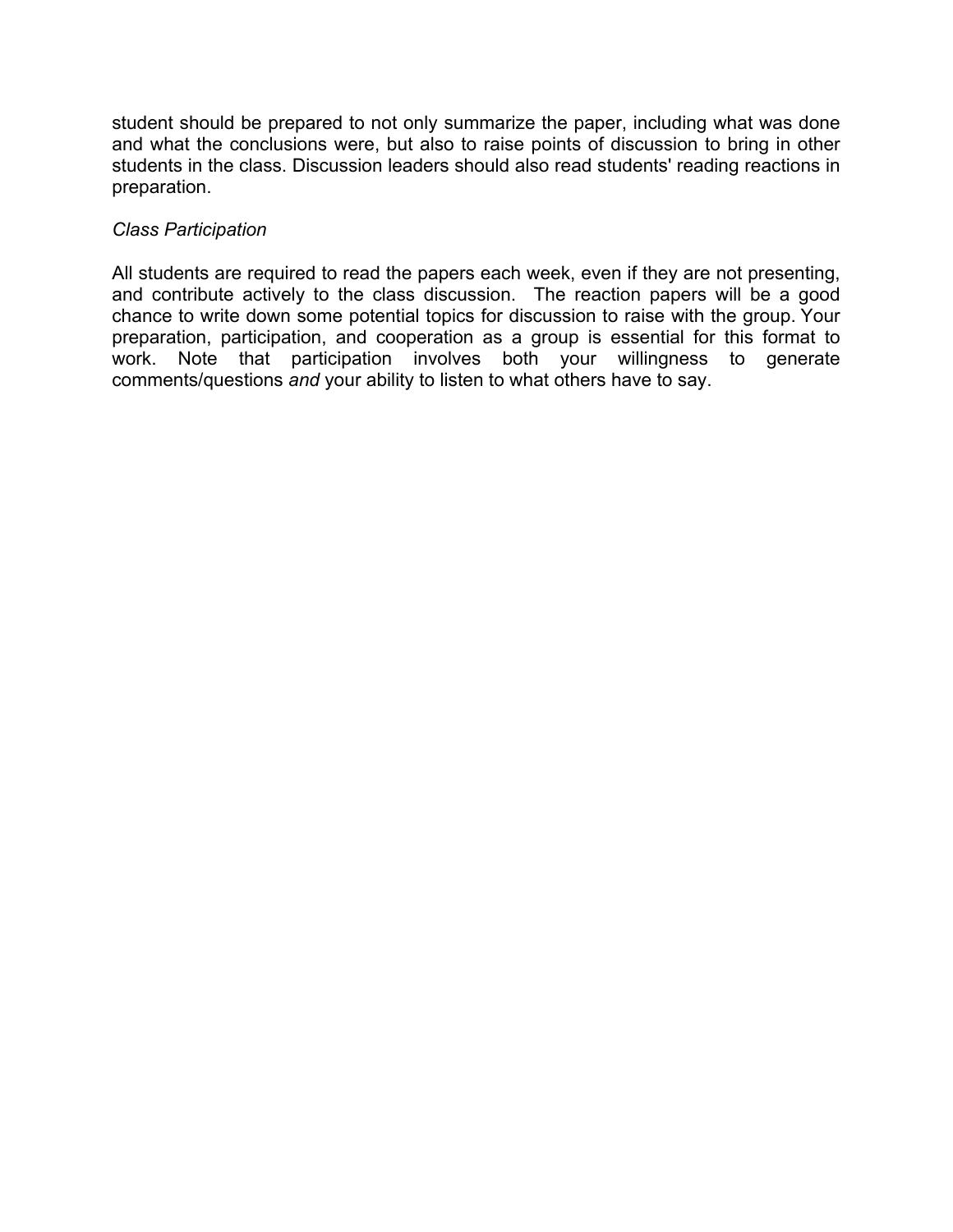Class Schedule

## **Topic: Introduction and Background**

**1/28/2013** - Organizational class

#### **2/4/2013** (Prof. Badre)

Benjamin, A. S. (2007). Memory is more than just remembering: Strategic control of encoding, accessing memory, and making decisions. In (A. S. Benjamin & B. H. Ross, Eds), *Psychology of Learning and Motivation (vol. 28): Skill an Strategy in Memory Use*. Elsevier: New York. (pp. 175-223).

Moscovitch, M. (1992). Memory and working-with-memory: A component process model based on modules and central systems. *Journal of Cognitive Neuroscience, 4(3),* 257-267.

Miller, E. K. and Cohen, J. D. (2001). An Integrative theory of prefrontal cortex. *Annual Review of Neuroscience, 24,* 167-202

#### OPTIONAL

Atkinson, R. C., and Shiffrin, R. M. (1971). The control of short-term memory. *Scientific American, 224,* 82-90.

Devinsky, O. and D'Esposito, M. (2004). Executive function and the frontal lobes. In *Neurology of Cognitive and Behavioral Disorders*. Oxford University Press: New York (pp. 302-329).

### **Topic: Elaborative Encoding**

#### **2/11/2013**

Staresina, B. P., Gray, J. C., and Davachi, L. (2009). Event congruency enhances episodic memory encoding through semantic elaboration and relational binding. *Cerebral Cortex, 19(5),* 1198-1207.

Innocenti, I., Giovannelli, F., Cincotta, M., Feurra, M., Polizzotto, N. R., Bianco, G., Cappa, S.F., and Rossi, S. (2010). Event-related rTMS at encoding affects differently deep and shallow memory traces. *Neuroimage, 53(1)*, 325-30.

### **Topic: Organizational Encoding Strategies**

### **2/25/2013**

Gershberg, F. B., and Shimamura, A. P. (1995). Impaired use of organizational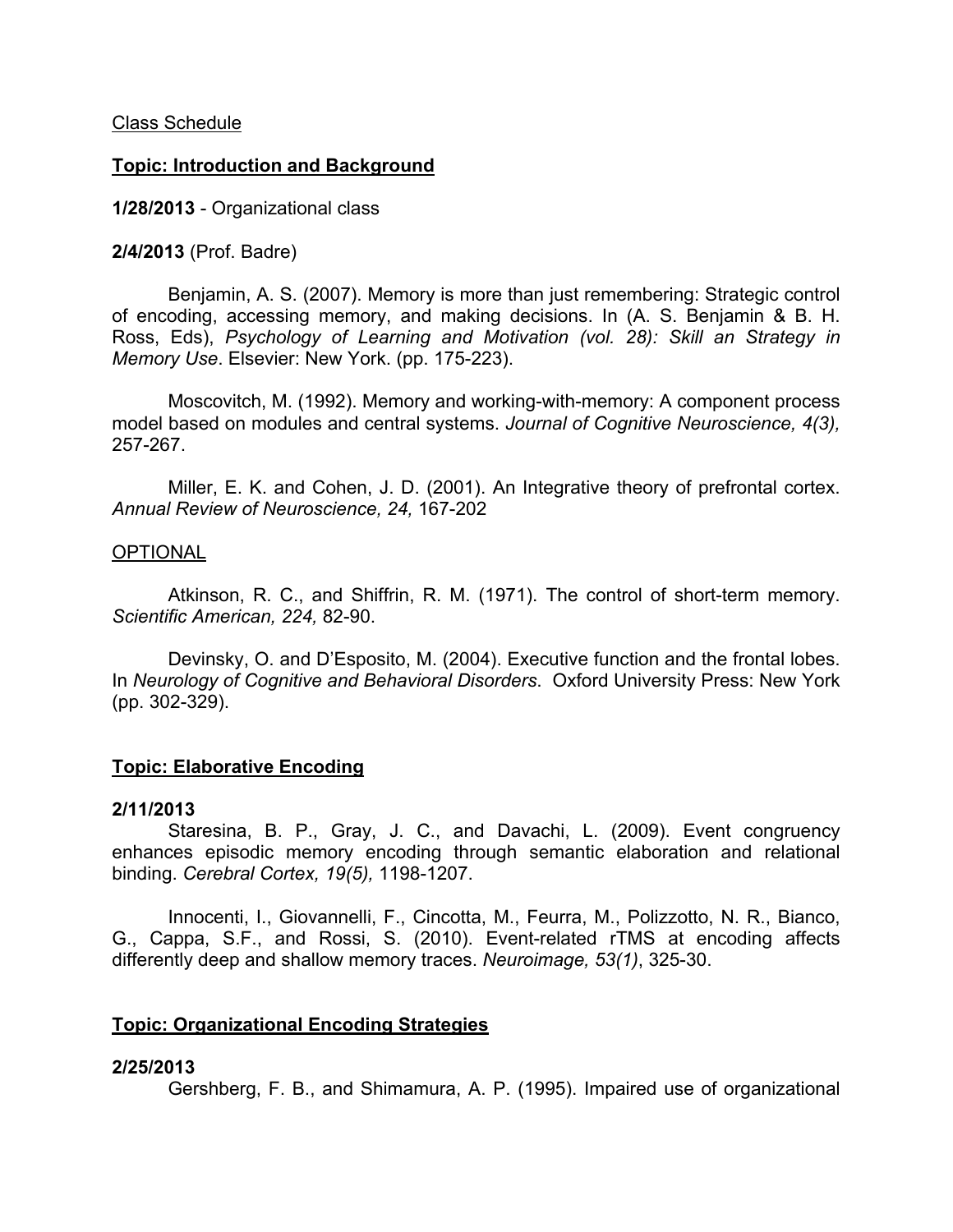strategies in free recall following frontal lobe damage. *Neuropsychologia, 33(10),* 1305- 1333.

Blumenfeld, R. S., and Ranganath, C. (2006). Dorsolateral prefrontal cortex promotes long-term memory formation through its role in working memory organization. *Journal of Neuroscience, 26(3),* 916-925.

### **Optional**

Raz, A., Packard, M.G., Alexander, G.M., Buhle, J.T., Zhu, H., Yu, S., Peterson, B.S. (2009). A slice of pi: an exploratory neuroimaging study of digit encoding and retrieval in a superior memorist. *Neurocase, 15(5),* 361-72.

Kondo, Y., Suzuki, M., Mugikura, S., Abe, N., Takahashi, S., Iijima, T., and Fujii, T. (2005). Changes in brain activation associated with use of a memory strategy: a functional MRI study.

## **Topic: Recollection versus Familiarity**

### **3/4/2013**

Herzmann, G., Jin, M., Cordes, D., and Curran, T. (2013). A within-subject ERP and fMRI investigation of orientation-specific recognition memory for pictures. *Cognitive Neuroscience, 3(3-4),* 174-192.

Aly, M., Yonelinas, A. P., Kishiyama, M. M., and Knight, R. T. (2011). Damage to the lateral prefrontal cortex impairs familiarity but not recollection. *Behavioural Brain Research, 225,* 297-304.

### **Background**

Spaniol, J., Davidson, P. S., Kim, A.S., Han, H., Moscovitch, M., and Grady, C.L. (2009). Event-related fMRI studies of episodic encoding and retrieval: meta-analyses using activation likelihood estimation. *Neuropsychologia, 47(8-9),* 1765-79.

# **Topic: Controlled Retrieval versus Post-Retrieval Selection**

### **3/11/2013**

Race, E. A. Shanker, S., and Wagner, A. D. (2009). Neural priming in human frontal cortex: Multiple forms of learning reduce demands on the prefrontal executive system. *Journal of Cognitive Neuroscience, 21(9),* 1766–1781.

Barredo, J., Öztekin, I., and Badre, D. (revision submitted). Ventral frontotemporal pathway supporting cognitive control of episodic memory retrieval. *J. Neuro.*

# Background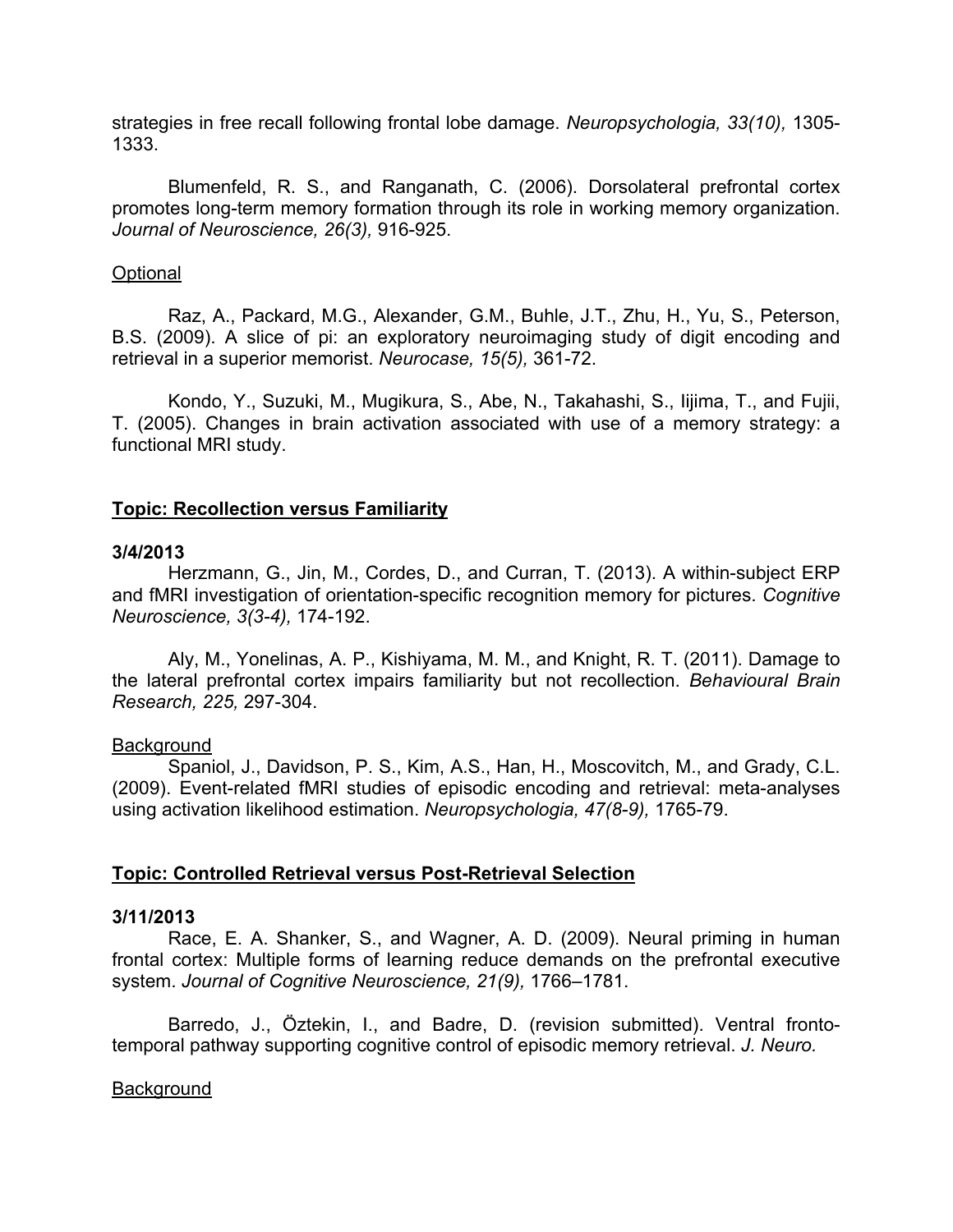Badre, D. & Wagner, A. D. (2007). Left ventrolateral prefrontal cortex and the cognitive control of memory. *Neuropsychologia, 45,* 2883-2901

#### **Optional**

Snyder, H. R., Banich, M. T., & Munakata, Y. (2011). Choosing our words: Retrieval and selection processes recruit shared neural substrates in left ventrolateral prefrontal cortex. *Journal of Cognitive Neuroscience*, 23, 3470-3482.

### **Topic: Source Retrieval**

### **3/18/2013**

Addante, R. J., Watrous, A. J., Yonelinas, A. P., Ekstrom, A. D., and Ranganath, C. (2011). Prestimulus theta activity predicts correct source memory retrieval. *PNAS, 108(26),* 10702-10707.

Raposo, A., Han, S., and Dobbins, I. G. (2009). Ventrolateral prefrontal cortex and self-initiated semantic elaboration during memory retrieval. *Neuropsychologia, 47(11),* 2261-71.

#### **Background**

Rugg, M. & Wilding, E. L. (2000). Retrieval processing and episodic memory. *Trends in Cognitive Science, 4(3),* 108-115.

### **Topic: Post-retrieval Monitoring**

### **4/1/2013**

Gilboa, A., Alain, C., Stuss, D. T., Melo, B., Miller, S., Moscovitch, M. (2006). Mechanisms of spontaneous confabulations: a strategic retrieval account. *Brain, 129(6),* 1399-414.

Hayama, H. R., and Rugg, M. D. (2009). Right dorsolateral prefrontal cortex is engaged during post-retrieval processing of both episodic and semantic information. *Neuropsychologia, 47(12),* 2409-16.

### **Background**

Schacter, D. L., and Slotnick, S. D. (2004). The cognitive neuroscience of memory distortion. *Neuron, 44(1),* 149-160.

## OR

Moscovitch, M., & Melo, B. (1997). Strategic retrieval and the frontal lobes: Evidence from confabulation and amnesia. *Neuropsychologia, 35,* 1017–1034.

### **Topic: Recall and Temporal Order**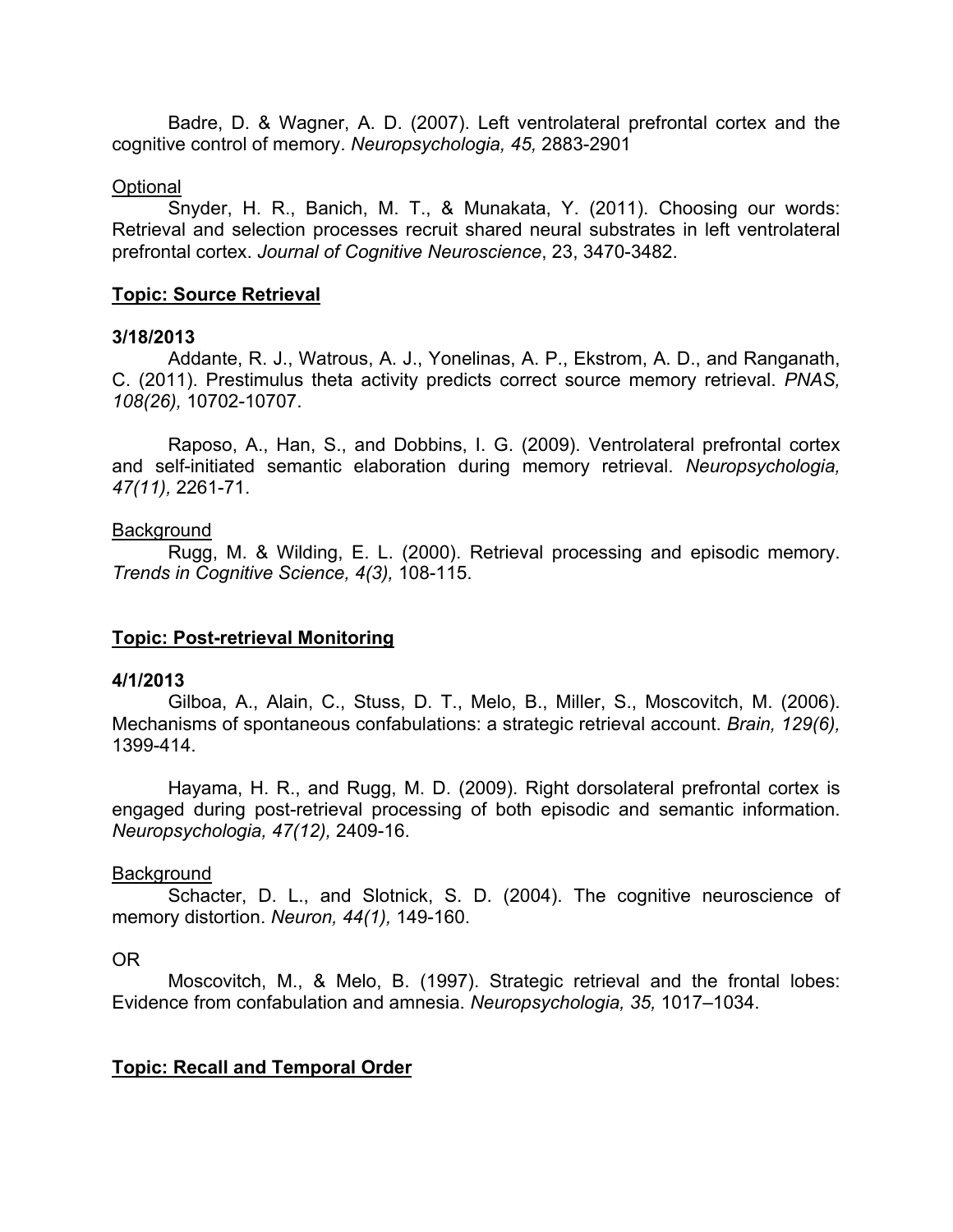#### **4/8/2013**

Manning, J. R., Sperling, M. R., Sharan, A., Rosenberg, E. A., and Kahana, M. J. (2012). Spontaneously reactivated patterns in frontal and temporal lobe predict semantic clustering during memory search. *Journal of Neuroscience, 32(26),* 8871- 8878.

Becker, S., and Lim, J. (2003). A computational model of prefrontal control in free recall: Strategic memory use in the California Verbal Learning Task. *Journal of Cognitive Neuroscience, 15(6),* 821-832.

#### **Background**

Stuss, D. T., Alexander, M. P., Palumbo, C. L., Buckle, L., Sayer, L., & Pogue, J. (1994). Organizational strategies of patients with unilateral or bilateral frontal lobe injury in word list learning tasks. *Neuropsychology, 8,* 355–373.

## **Topic: Interference Resolution and Forgetting**

#### **4/15/2013**

Öztekin, I., and Badre, D. (2011). Distributed patterns of brain activity that lead to forgetting. *Frontiers in Human Neuroscience, 5,* 1-8.

Kuhl, B. A., Dudukovic, N. M., Kahn, I. and Wagner, A. D. (2007). Decreased demands on cognitive control reveal the neural processing benefits of forgetting. *Nature Neuroscience, 10,* 908-914*.*

### **Topic: Memory Suppression**

#### **4/22/2013**

Benoit, R. G., Anderson, M. C. (2012).Opposing mechanisms support the voluntary forgetting of unwanted memories. *Neuron, 76(2),* 450-460.

Levy, B. J., and Anderson, M. C. (2012). Purging of memories from conscious awareness tracked in the human brain. *Journal of Neuroscience, 32(47),* 16785-16794.

#### **Background**

Anderson, M. C., Ochsner, K. N., Kuhl, B., Cooper, J., Robertson, E., Gabrieli, S. W., Glover, G.H., Gabrieli, J.D. (2004). Neural systems underlying the suppression of unwanted memories. *Science, 303,* 232-235.

### **Topic: Reward systems at Encoding**

### **4/29/2013**

Wittmann, B.C., Schott, B.H., Guderian, S., Frey, J.U., Heinze, H.J., and Düzel,